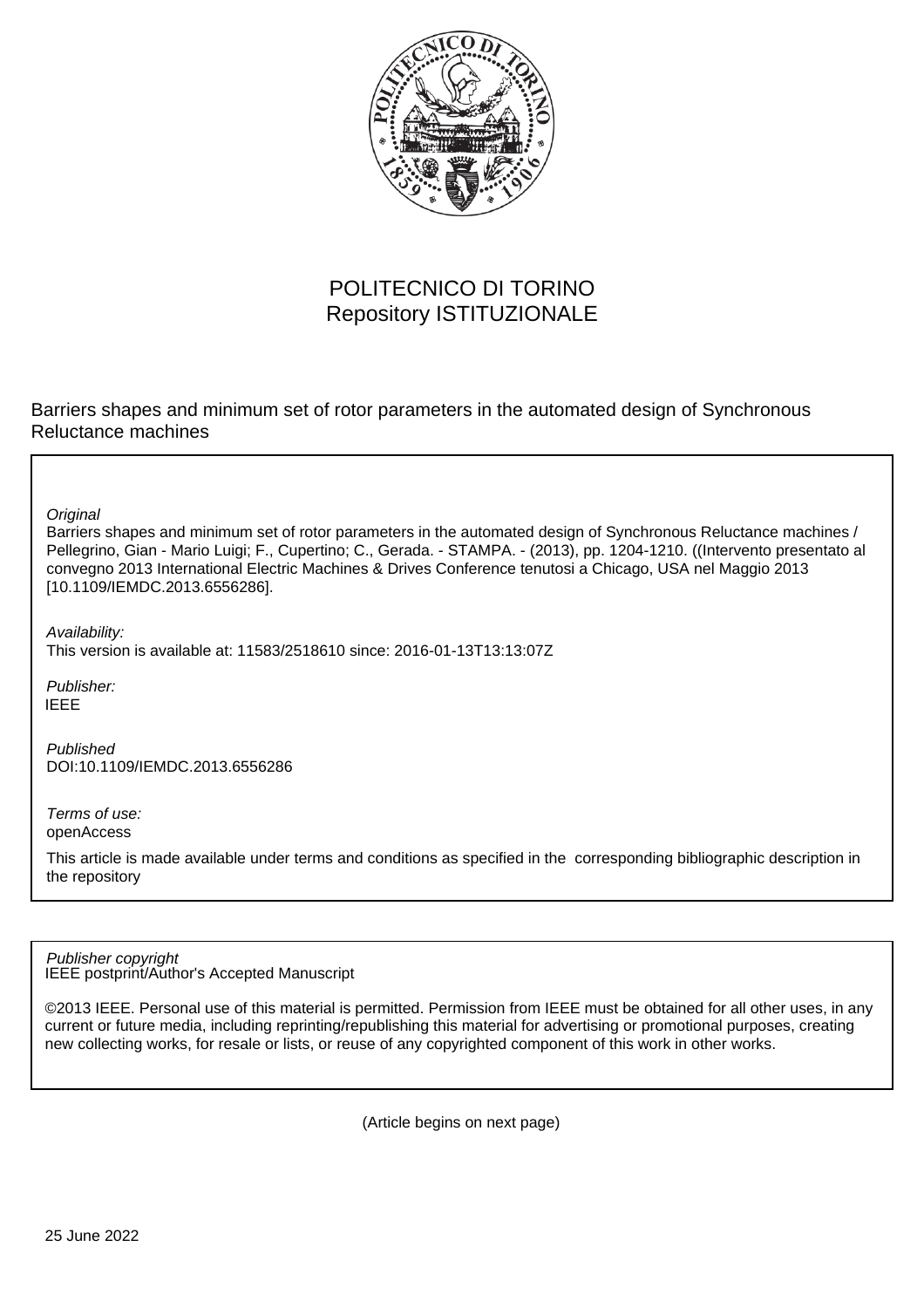# Barriers shapes and minimum set of rotor parameters in the automated design of Synchronous Reluctance machines

G. Pellegrino, *Senior Member, IEEE*, F. Cupertino, *Senior Member, IEEE,* and C. Gerada, *Member, IEEE*

*Abstract***— The rotor design of Synchronous Reluctance machines is considered in this paper, based on a multi-objective, genetic optimization algorithm and finite element analysis. Three different types of barrier geometries are compared, all described by a limited set of input variables. The aim of the paper is to investigate the relationships between the obtainable performance and the different barrier types. The two questions underlying this analysis are: which is the geometry that can potentially give the machine with the highest torque to volume ratio? Which is the geometry with the best compromise between number of input parameters (i.e. computational time) and performance? The results of the analysis show that Synchronous Reluctance machines can be designed using artificial intelligence in a reasonable time, obtaining adequate performances and rotor geometries consistent with the literature.** 

**Index Terms — Synchronous reluctance machines, Rotor design, Design optimization, Pareto optimization**

#### I. INTRODUCTION

YNCHRONOUS Reluctance (SyR) motors are a viable SYNCHRONOUS Reluctance (SyR) motors are a viable<br>
Salternative to inverter-driven Induction Motors (IM) because of their efficiency, lower rotor temperature and higher transient overload capability. SyR motors have been studied comprehensively since the 1990s [1,2] and their optimal design is also the basis for mastering the design of permanent magnet (PM) assisted SyR machines [3], a class of interior PM machines of particular interest nowadays [4].

The design of salient rotors with multiple flux barriers has been formalized through the years by many authors. A standard design is yet an open challenge, in particular for industry, where such rotor configurations are still very little known. The attempts to delegate the SyR machine design to artificial intelligence are discouraged by the long simulation time related to the execution of numerous finite element analysis (FEA) runs. Finite elements analysis is acknowledged to be necessary in the design of such machines, where magnetic saturation must be taken into account comprehensively and accurately. The number of FEA runs required to optimize one design is on the one hand related to the convergence of the optimization algorithm, meaning how many candidates must be evaluated before the algorithm converges to a solution. On the other hand, SyR machines have the singular property to require more than one FEA run for their performance to be evaluated. First of all, torque ripple is a mandatory goal to be included in the design and requires multiple rotor positions to be simulated. Second, the current phase angle giving the Maximum Torque per Ampere (MTPA) varies design by design and it is unknown a priori each time a new candidate machine is evaluated by the search algorithm. To give a counter example, Surface mounted PM machines can be evaluated via one static FEA simulation, like in [5], but this is not the case here.

As for the number of iterations required by the optimization algorithm to converge, the number of input variables defining the search space plays a key role. The number of geometric parameters required to describe a multi barrier SyR rotor varies in the literature and it is generally high, and also growing fast with the number of layers [9]. All considered, the joint application of FEA and optimization algorithms has been mostly experimented on simple, single-layer geometries [6-7]. Otherwise, it has led to admittedly long computational times [8-9].

In recent papers [10-11], FEA and multi-objective genetic algorithm (MOGA) optimization have been successfully associated to produce SyR and PM-assisted SyR designs in reasonable times. In [10] a set of key parameters capable of describing the rotor geometry with nearly no loss of performance is introduced, along with quick FEA evaluation of the machines. In [11], a procedure for designing SyR rotors with round barriers is formalized. Torque, torque ripple and the MTPA condition of the candidate machines are evaluated consistently via five static FEA simulations per each new candidate. Saliency maximization and power factor maximization are the byproducts of torque maximization. The computation required for a new design, starting from raw specifications such as volume constraints and heat dissipation capability is 17.5 hours on a 8-core Xeon Workstation. Tests on prototypes show that the torque is close to the benchmark of a state of the art design and the torque ripple is further improved [11].

This work develops the results obtained in [10-11] with circular barriers to flux barriers made of straight segments like the ones shown in Fig. 1. The effects of the barriers geometry on performance and of the number of input variables on the computation time are investigated. A refinement of the optimization procedure is also introduced and tested. The

This work was supported in part by project PON MALET – code PON01\_01693.

G. Pellegrino is with the Politecnico di Torino, Torino, Italy (e-mail: gianmario.pellegrino@polito.it)

F. Cupertino is with the Politecnico di Bari, Bari, Italy (e-mail: cupertino@poliba.it)

C. Gerada is with the University of Nottingham, Nottingham, UK (e-mail: chris.gerada@nottingham.ac.uk)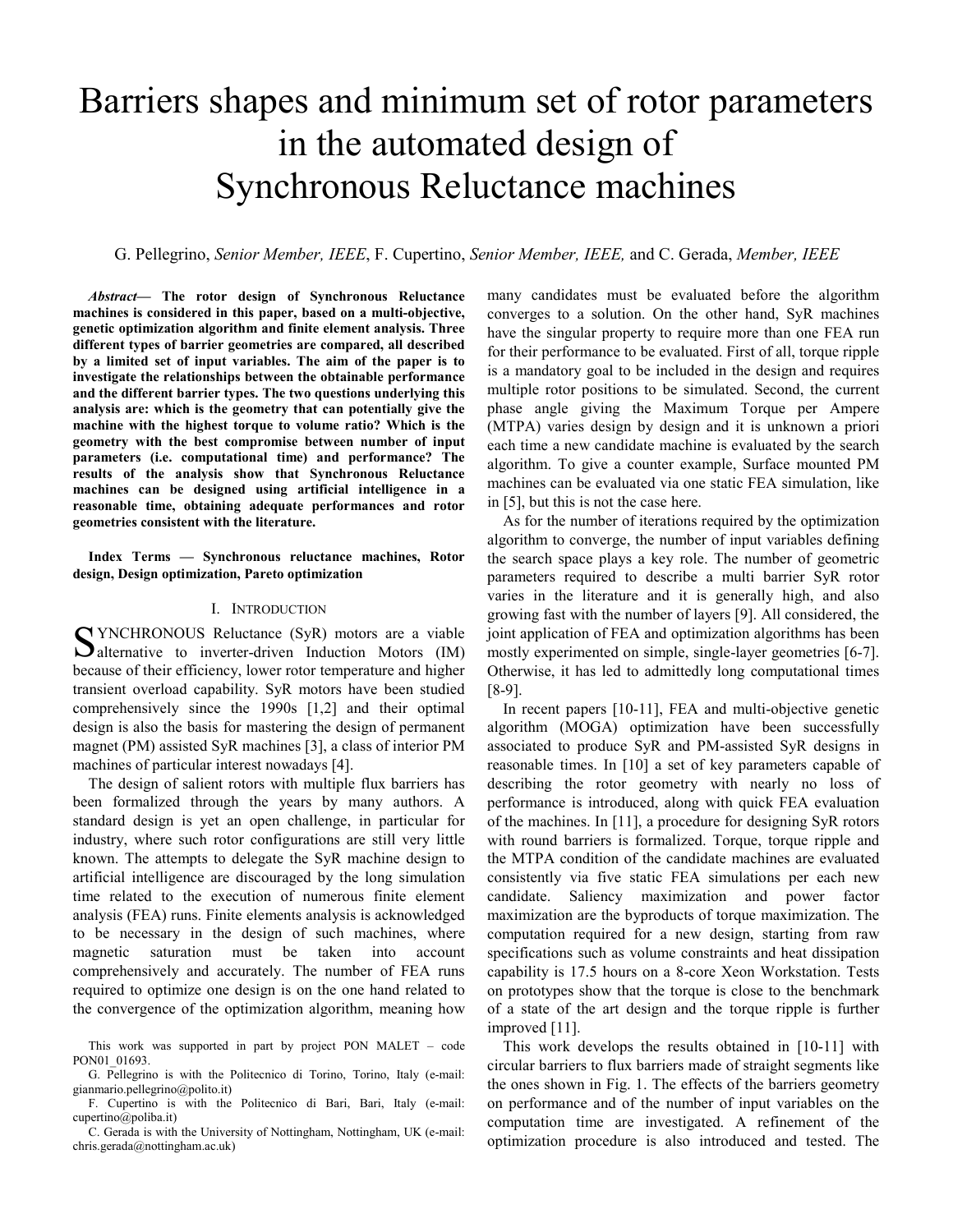angled barriers proposed here produce an output torque and a torque ripple that are comparable with the ones obtained in the past, within the same computational time. Yet, the new rotors are lighter and more robust structural wise. Last, standard rectangular PM pieces can be accommodated into saliencies of the kind of Fig. 1 very comfortably, while the circular barriers required custom cut or injection molded PMs.

#### II. 3U AND I2U ROTOR GEOMETRIES

In Fig. 1 the barriers are made of three straight segments, similar to the shape of a U. The three layer example, then called 3U rotor, is described by seven variables: two per layer, namely the barrier thicknesses (*hc*<sub>123</sub>) and their angular positions at the airgap ( $\Delta \alpha_{123}$ ), and one more,  $\Delta x$ , accounting for how deeply are the barriers positioned, radial wise. The bottom limit case  $\Delta x = 0$  develops into one I-shaped barrier and it is hereinafter indicated as I2U (one I- plus two Ushaped barriers), represented in Fig. 2a. The upper limit  $\Delta x = 1$ replicates the radial positions of three circular barriers having the same set of inputs ( $hc_{123}$  and  $\Delta \alpha_{123}$ ) as reported in Fig 2b. It is impossible to move the barriers any further, radially, without introducing more degrees of freedom. Last, the rotors with circular barriers like the one indicated with black thin lines in Fig. 2 are named 3C rotors. They are the ones presented in [10-11] and are used here as a term of comparison.



Fig. 1. Set of input parameters defining the 3U rotor geometry.



Fig. 2. Bottom (a) and top (b) extremes of the displacement parameter Δ*x*. Rotor (a) is called I2U.

#### III. TORQUE AND TORQUE RIPPLE OPTIMIZATION

#### *A. Problem parameterization*

The number of parameters used to specify the rotor geometry has to be as low as possible so to simplify the optimization problem. To this aim some assumptions are made on the rotor geometry.

- 1. The end of all the flux barriers has been selected round shaped with a diameter equal to the thickness of the flux barrier.
- 2. All the considered geometries have rotor flux paths with constant thickness.
- 3. The structural ribs at airgap are of a fixed width that depends on punching limits and centrifugal stresses. A width of 0.5 mm was used during the optimization in this case and all the designed prototypes have been verified towards centrifugal stress at the maximum speed that is 8000 rpm in this case.

The I2U geometry is the one that better withstands centrifugal forces due to the reduced iron quantity in the peripheral areas of the laminations. Only 6 parameters specify the 3C and I2U geometries and an additional parameter is required for the generic 3U rotors, other than I2U, as explained in the previous section. A per unit representation of the set of parameters together with a correct choice of the search bounds, allows MOGA to place the layers in any position but avoiding unfeasible rotors (a minimum distance between the layers has to be guaranteed for manufacturing).

#### *B. Figures of merit and goals of the optimization*

The performance indexes to be optimized by the MOGA are the torque and torque ripple, evaluated at a single current amplitude and phase angle so to reduce computation. The current amplitude level selected in the examples is twice the machine rated current, as a trade-off between continuous torque and maximum overload conditions. Moreover, preliminary investigations revealed that machine with a good torque/torque ripple compromise in overload conditions are likely to perform well also with lower current levels, and not vice-versa, because machines optimized at lower currents have a tendency to perform badly at overload.

Dealing with the current phase angle, named  $\gamma$  and referred to the *d*-*q* synchronous frame, the evaluation of the motor torque capability requires the knowledge of the MTPA condition. This is represented by the angle γ*MTPA*, at the selected current level. Instead of questing for the best  $\gamma$  angle for each candidate machine with simulations at different phase values, we include the phase angle among the parameters to be optimized by the MOGA: each machine is then evaluated at a single current angle, as said, and this is selected randomly by MOGA. After the optimization algorithm has optimized torque ripple and average torque, it happens for all the machines of the final Pareto front that

- 1. the γ*MTPA* angle is correctly estimated by MOGA,
- 2. the torque ripple of all output machines is minimized with particular evidence along the MTPA trajectory, at all current amplitudes.

Torque ripple is evaluated as the standard deviation of torque at *n* equally spaced rotor positions over one stator slot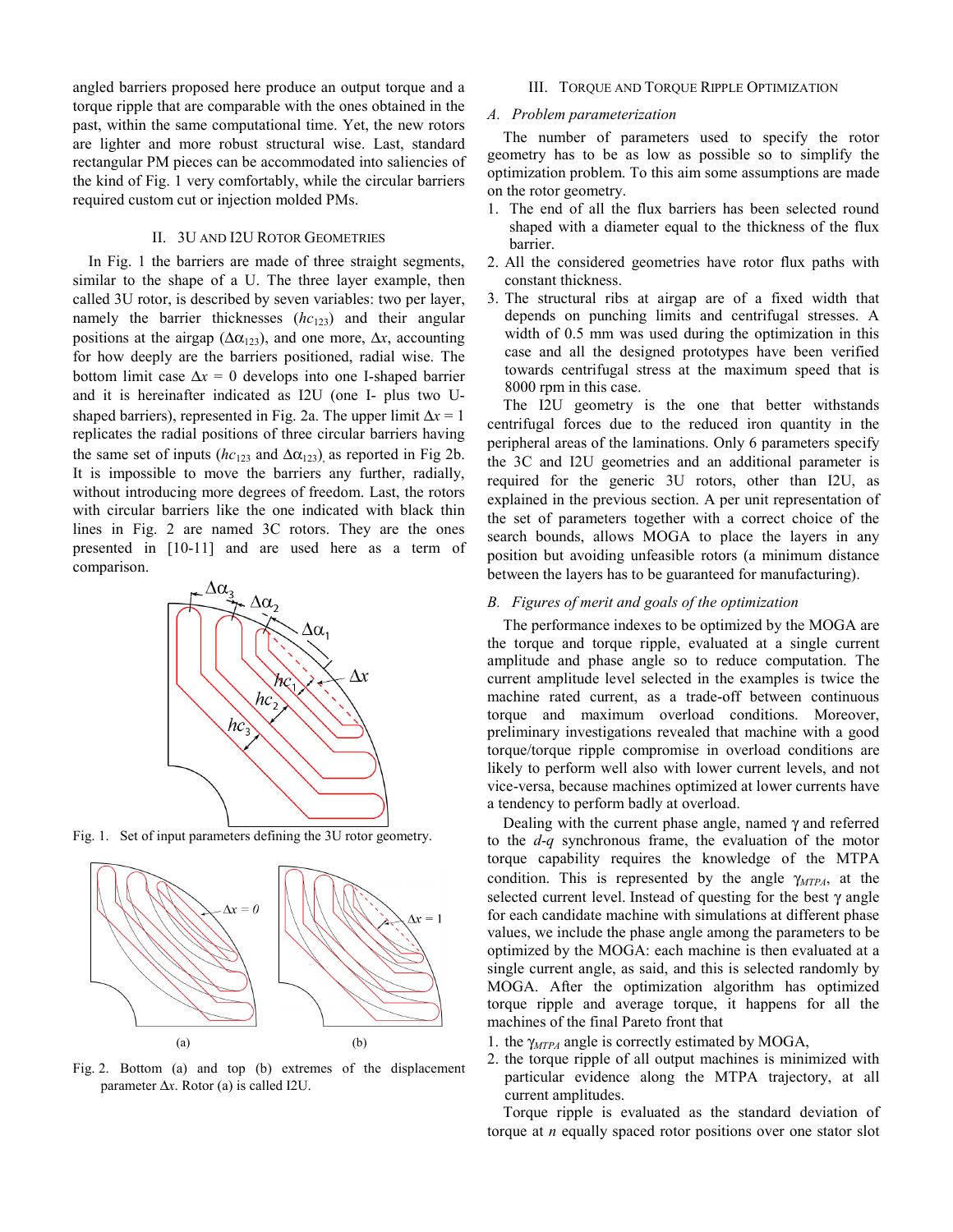pitch  $(\tau_{st})$ . The stator slot pitch is representative of the most significant torque ripple harmonic component, with windings of the distributed type. Dealing with the torque ripple waveform, the number of simulations required to avoid the aliasing of significant torque harmonics is discussed in [10]. The introduction of a random offset position allows the correct evaluation of first and third torque ripple harmonics with 5 positions simulated over the stator slot pitch.

#### *C. Genetic optimization procedure*

The proposed MOGA-based design procedure consists of a first stage called global search (GS) and a successive local search refinement stage (LS). Both stages are executed utilizing the NSGAII algorithm included in Matlab Optimization Toolbox. During the GS, the bounds of the search space are kept quite large, meaning that all the feasible rotors are considered as possible solutions. Table I reports the numerical values of the bounds used for the GS. The angle  $\Delta \alpha_1$  is expressed in degrees, while the other two angles  $\Delta \alpha_2$ and  $\Delta \alpha_3$  are expressed in p.u. This means that is the two p.u. angles are equal, the flux barriers tips are uniformly distributed at airgap, between  $\Delta \alpha_1$  and 90 degrees. If  $\Delta \alpha_2$  is smaller than  $\Delta \alpha_3$  the tip of the middle barrier will be closer to the external one and vice-versa. After the positioning of barrier tips, their thickness is imposed using the  $h_{c123}$ expressed in p.u.. If it happens that the barriers overlap and there is no space left for the steel flux tube in between, their thickness is decreased until a minimum clearance of 1.0 mm is guaranteed. Finally, and only in the case of 3U geometry, parameter  $\Delta x$  is applied by moving all the barriers in the deeper part of the rotor without affecting barrier and flux path ticknesses.

The quality of the final solution found by GS is related to the amount of time dedicated to the search. Considering that the stochastic nature of genetic algorithms does not guarantee to find the optimal solution after each single run and aiming to reduce the overall computational burden, we propose to execute a number of short GS runs each of those require a limited computational time. In particular we used four GS runs with a population of 60 individuals iterated over 50 generations. Each GS run takes less than 2.5 hours on a 8 cores Xeon-based workstation or about 3.75 hours on a i7 based 4-cores laptop. At the end of the GS runs the most promising regions of the search space are evidenced even if the selected machines could be only roughly close to the optimal ones. The four Pareto fronts resulting from the GS runs are merged to form a set of preferred solutions. A single LS run with search bounds restricted so to consider only the solutions in the most promising search regions is then used for a refinement of the GS solutions. In particular, the search bounds used for LS are selected so to include the most promising GS solutions plus or minus a variation of 15% of each input parameter. The overall optimization procedure can be completed within 12.5 hours with the mentioned workstation. As an alternative procedure, to avoid the LS procedure, a number of long (computationally intensive) GS run would be needed. When the calculation of machine performances is performed by means of finite element simulations a single long run a with wide search space requires hundreds of thousands of simulations. The time needed to perform the machine design optimization would be several days and would make the use of the automatic procedure not-practical. The same design procedure has been applied to the design of rotors having 3C, 3U and I2U geometries.

#### IV. MOGA RESULTS

The results of the GS+LS procedure are reported in Fig. 3 for three example geometries. With reference to the three subfigures:

- a) Is the benchmark MOGA rotor with circular barriers (3C).
- b) Is the 3U geometry with all the seven variables optimized, including the radial depth  $\Delta x$ . This one is indicated as 3U.
- c) Is the 3U geometry optimized with  $\Delta x$  set to zero, producing a I2U machine.

It is evident from Fig. 3 that the angular positions and thicknesses of the barriers of 3U are very similar to the ones of 3C. Moreover, the barriers of 3U are not intrusive at all, radial-wise, meaning the factor  $\Delta x$  is close to zero and the 3U solution is close to a I2U rotor. This is consistent with the literature, because a large Δ*x* would increase the permeance of all the air barriers (increased *q*-inductance) and also make the rotor flux tubes longer and more subjecto to saturation (premature saturation of the *d* inductance). Last, the I2U rotor in Fig. 2c has  $\Delta x = 0$ , that is the MOGA handling only six degrees of freedom, as it was also for the 3C case. Also here the barriers positions and thicknesses of I2U are similar to the ones of the other two designs.

| <b>TABLE I</b><br>LIMITS OF THE SEARCH SPACE FOR THE GLOBAL SEARCH (GS) |                  |              |              |         |  |
|-------------------------------------------------------------------------|------------------|--------------|--------------|---------|--|
|                                                                         | Parameter        | Min<br>value | Max<br>value | Units   |  |
|                                                                         | $hc_1$           | 0.2          | 1            | p.u.    |  |
|                                                                         | hc <sub>2</sub>  | 0.2          |              | p.u.    |  |
|                                                                         | hc <sub>3</sub>  | 0.2          |              | p.u.    |  |
|                                                                         | $\Delta\alpha_1$ | 15           | 27           | degrees |  |
|                                                                         | $\Delta\alpha_2$ | 0.33         | 0.67         | p.u.    |  |
|                                                                         | Δα <sub>3</sub>  | 0.33         | 0.67         | p.u.    |  |
|                                                                         | $\Delta x$       |              |              | p.u.    |  |
|                                                                         | ν                | 20           | 80           | degrees |  |



Fig. 3. MOGA designed rotors, with different shapes of the flux barriers. a) Round barriers (3C); b) 3U angled barriers, with the displacement factor Δx optimized; c) I2U angled barriers.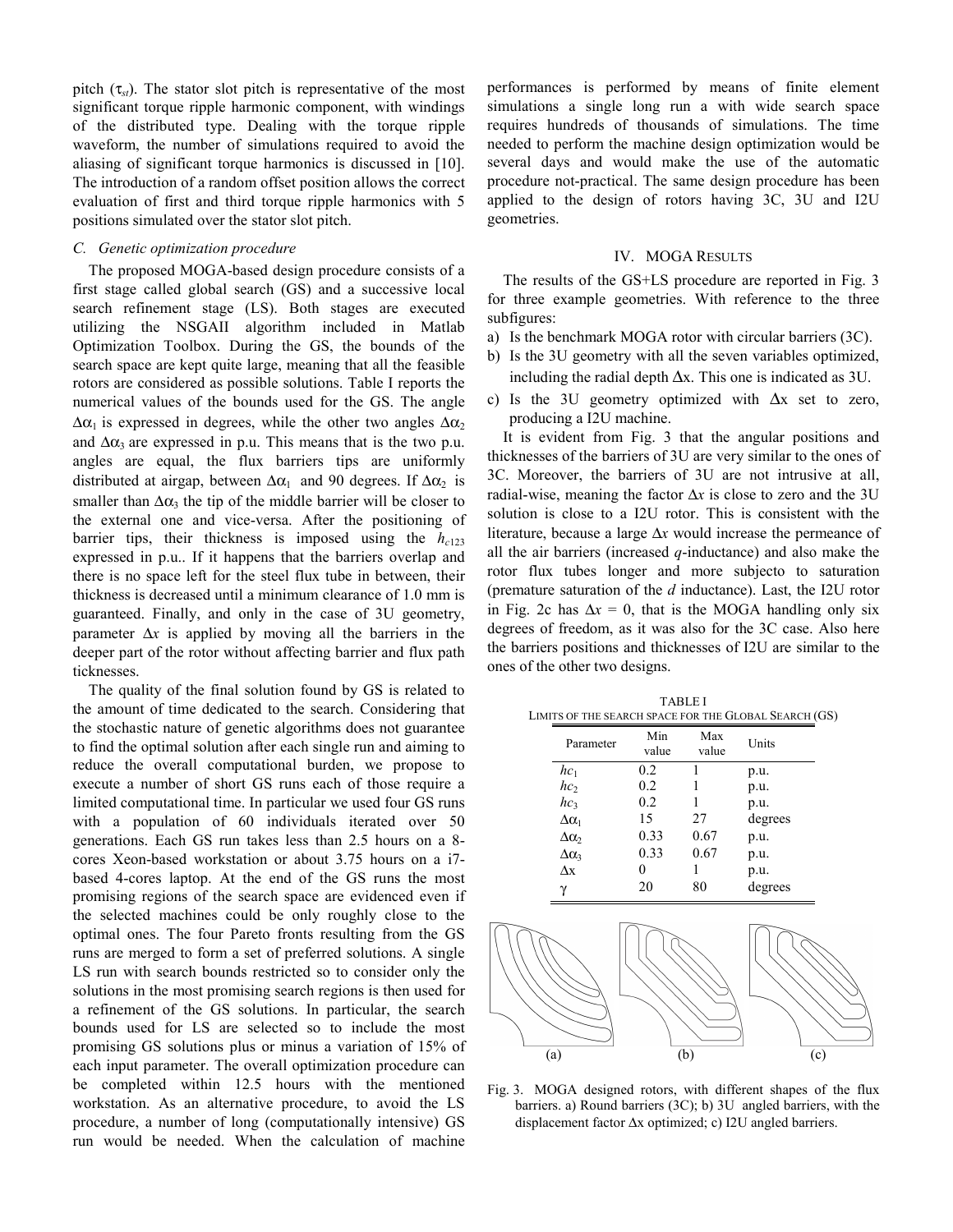The torque waveforms represented in Figs. 4a to 6a show that the three designs have comparable torque and torque ripple levels at all current loads. The torque ripple is actually non negligible only at 300% load, but the reinforcement of the percent ripple with current loading and rate of saturation is again expected, according to the literature. Most of SyR machines are skewed, even when designed for low torque ripple.



Fig. 4. 3C optimal machine. a) Torque waveforms at 100%, 200% and 300% of rated current. b) Torque ripple surface



Fig. 5. 3U optimal machine. a) Torque waveforms at 100%, 200% and 300% of rated current. b) Torque ripple surface



Fig. 6. I2U optimal machine. a) Torque waveforms at 100%, 200% and 300% of rated current. b) Torque ripple surface

#### *A. Discussion of the number of inputs*

The ripple surfaces over the *dq* current plane show that the six-variables cases 3C and I2U give a lower ripple overall, with respect to the seven variables case 3U. This leads to the following conclusions:

- 1) the I2U geometry can have the same performance of the 3C one. The steel segment on top of the *q* axis, the one that tends to disappear when  $\Delta x = 0$  and it is instead prominent with the circular barriers has little or no impact on performance.
- 2) A geometry of the I2U kind instead of the 3C can improve

mechanical aspects such as the stress in the structural ribs and reduce the moment of inertia. Moreover, there is more room for the shaft.

- 3) The lower performance of the 3U with respect to the sub case I2U is accountable to the slower convergence of the MOGA when the additional degree of freedom Δ*x* is used. We used the same problem size to keep the same computational time, and the results are a little worse, in this case.
- 4) The additional degree of freedom Δ*x* is then giving little or no improvement in performance, but slows the convergence to the optimal solution. The best tradeoff between MOGA time and results for the 3U geometry is then the I2U machine.

### *B. Improvement of the I2U local search stage*

Provided that the I2U geometry is the candidate for future developments of SyR and PM-assisted SyR designs, at least for two-pole pairs, the LS stage is further refined with the aim of improving the torque ripple also at current overload at the expense of a reasonable extra calculation. Two directions are explored, both starting from the same set of GS solutions used for the I2U design of Fig. 2.

The first attempt is called LS15, because the MOGA evaluates the torque ripple over 15 rotor positions instead of 5 in the LS stage. Five positions is the default used so far for both GS and LS. The optimization is run at 200% current load. The required extra time is 5 hours, because one LS run exploring 5 rotor positions takes 2.5 hours, and one with 15 positions takes 7.5 hours. The results, reported in Figs. 7 and 8, left hand side, say that the ripple is annihilated at 200% current, but not elsewhere: the optimization is too localized.



Fig. 7. Examples of extra-time in the Local Search optimization: a) LS15, torque evaluated over 15 positions; b) LS5+5, torque evaluated over 5 positions and two current amplitudes.



Fig. 8. Torque waveforms of the two motors at Fig. 7, at 100%, 200% and 300% of rated current.

This is an interesting results because shows how sensitive is the final result to the conditions simulated during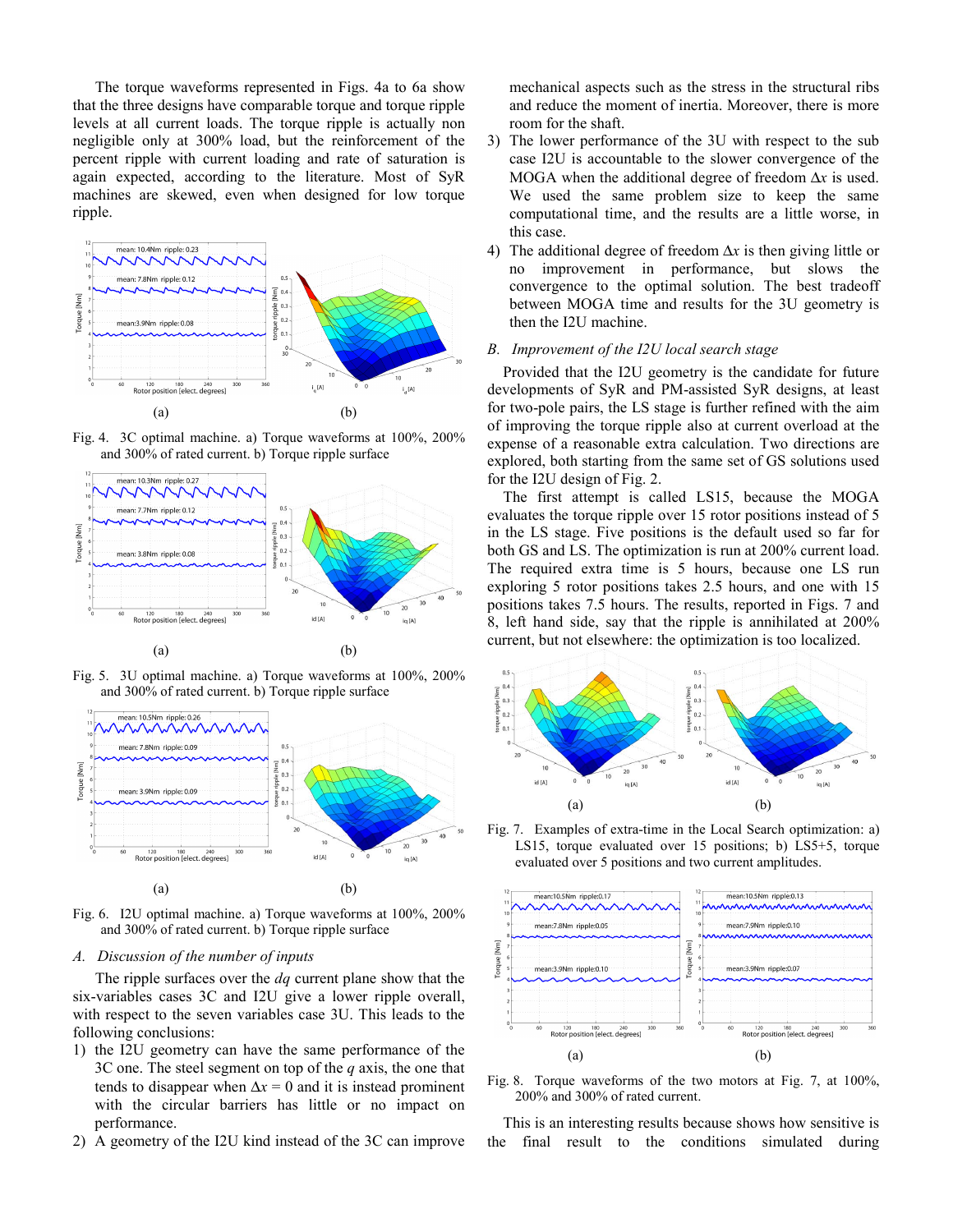optimization. The ideal optimization should evaluate the machine performance at different load condition, so to avoid the over-specialization of the final result as in Fig. 7a. Simulating the machine at more than one load level is unfeasible in terms of computational effort. A way to obtain better results in a reasonable time is to use two current levels only during the local search refinement. The torque waveform of each candidate is again evaluated over 5 positions, but at two different loads: 100% and 300%. This case is called LS5+5, and takes 2.5 hours extra time (5 hours for the LS5+5 run). Figs. 7b and 8b confirm that the torque ripple is better than it was in Fig. 6, also at 300% overload, and that the average torque is unchanged. The torque ripple surface is very regular, and it is minimized exactly along the MTPA trajectory in the  $i_d$ ,  $i_q$  plane, that is one of the features of the proposed method.

#### V. EXPERIMENTAL RESULTS

Two SyR rotor prototypes have been purposely built for validating the proposed design procedure. Figure 9 reports the pictures of the respective laminations. The one in subfigure (a) is the 3C rotor presented in [11], while the one in subfigure (b) is the I2U rotor obtained with the GS followed by the LS5+5 refinement. It must be remarked that all the corners of the flux barriers of the I2U prototype are filleted with a radius of 1mm, that make then the lamination different from the ones calculated by the MOGA. When re-evaluating the machine performance in post-processing, the fillets have been included in the FEA model used for comparison with the experimental results.

| <b>TABLE I</b><br><b>MAIN PARAMETERS OF PROTOTYPES</b> |                  |  |  |  |
|--------------------------------------------------------|------------------|--|--|--|
| Quantity                                               | Value            |  |  |  |
| Stator slots                                           | 24               |  |  |  |
| Pole pairs                                             | 2                |  |  |  |
| Rotor diameter                                         | 58.58 mm         |  |  |  |
| Stator diameter                                        | $101 \text{ mm}$ |  |  |  |
| Stack length                                           | 65 mm            |  |  |  |
| Airgap                                                 | $0.5 \text{ mm}$ |  |  |  |
| Rated current (pk)                                     | 13.6A            |  |  |  |
| Rated voltage (dc-link)                                | 300 V            |  |  |  |
| Maximum speed                                          | $8000$ rpm       |  |  |  |



Fig. 9. Rotor laminations of prototype 3C (a) and prototype I2U (b).

In other words, the FEA results from now on refer to the actual prototype drawing, and gives marginal differences in terms of torque and ripple with respect to the ones calculated by the MOGA. Actually, the fillets tend to improve the performance rather than the opposite, and this stands for the robustness of the proposed method towards little modifications due to tolerances and non idealities. This is not the case with the 3C prototype, that does not need any modifications of the drawing. The most relevant parameters of the prototyped machines are reported in table I.

#### *A. Experimental setup*

The maps of the torque ripple versus the  $i_d$  and  $i_q$  current components have been measured for both prototypes using a dedicated test bench. A DC motor having very low torque ripple is coupled to the motor under test using a gearbox with reduction ratio equal to 50. The shaft torque is measured using a high precision torque meter. The geared DC motor is speed controlled and the torque is then measured at a constant speed of 10 rpm. The motor under test is vector current controlled, using a dSPACE 1104 board. A Matlab script has been realized to set the current references automatically and measure the torque during one motor revolution. The torquemeter rating has imposed not to exceed the 30 A per 20 A current area. The test bench is shown in Fig. 10.



Fig. 10. Test bench used to measure the torque ripple maps of the motor prototypes.

#### *B. Results discussion*

In order to compare FEA and experimental results, the torque contours in the  $i_d$ - $i_q$  plane are reported in Figs. 11 and 15 for the two machines, 3C and I2U respectively. For both machines there is a very good agreement between simulations and experiment for low torque values up to rated torque, is 4 Nm, corresponding to the rated current in Table I. The discrepancy between FEA and experiments grows as the load level is increased, as evident from the torque maps The difference between FEA and experiments is below 6.5% at 8 Nm and can be caused by many factors: steel model, an actual airgap that is higher than the FEA evaluated one, etc… At the time of writing, this point is still under investigation.

Figs. 12 and 16 report the average torque as a function of the current phase angle for two current levels equal to 16.8 A and 32.5A. These results further confirm the good agreement of simulations and experiment, with a little difference in terms of average torque and the MTPA phase angles practically the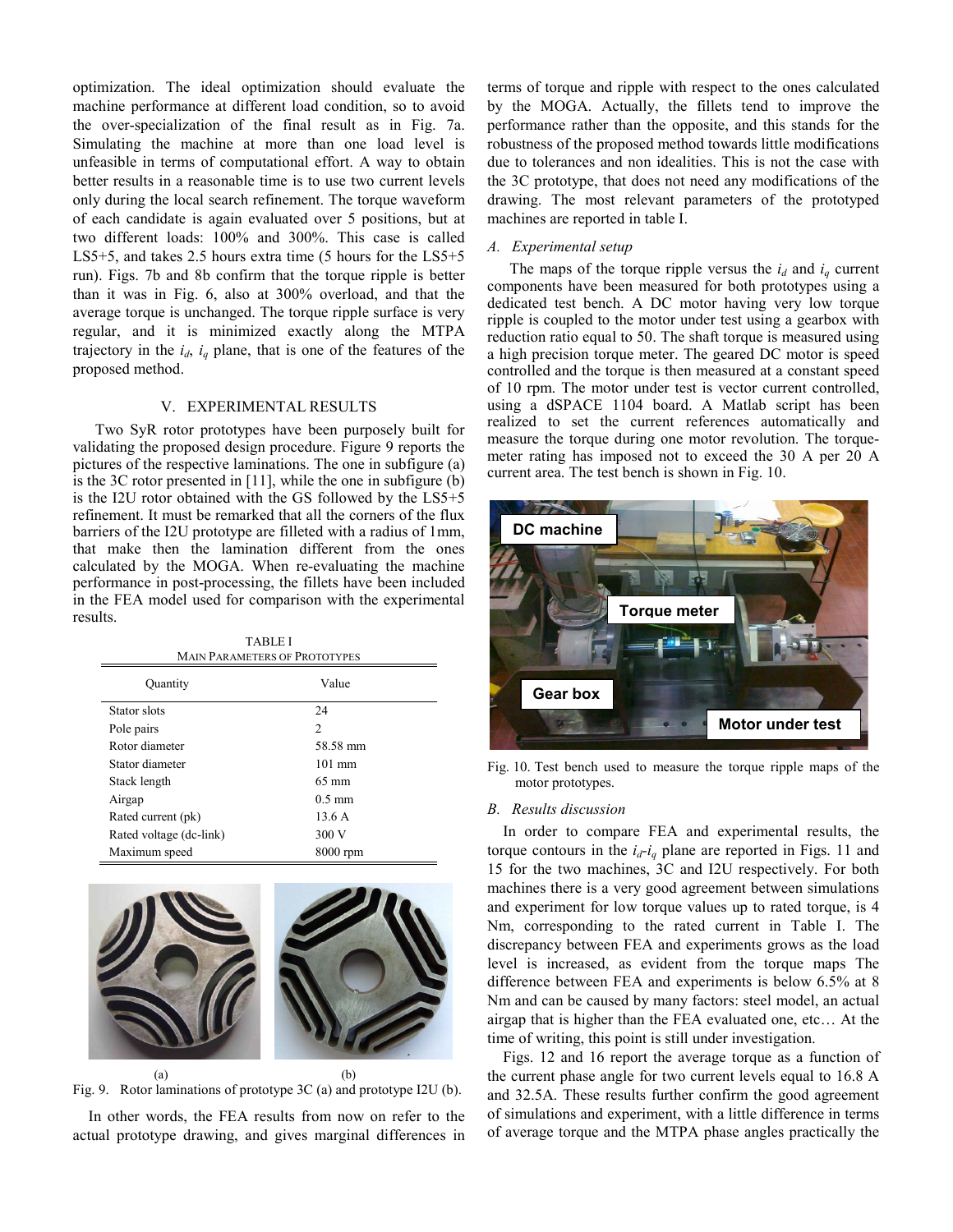same between the simulated and the prototyped machines.



Fig. 11. Prototype 3C: torque contours evaluated with FEA (continuous line) and with measures (dash – dot lines). The MTPA line is in evidence. The three squares indicate the working points reported in Fig. 14.



phase angle, as two different values of current amplitude.



Fig. 13. Prototype 3C: torque ripple surface over the id, iq plane, according to FEA (a) and measurements (b).



Fig. 14. Prototype 3C: torque waveforms on the MTPA.



Fig. 15. Prototype I2U: torque contours evaluated with FEA (continuous line) and with measures (dash – dot lines). The MTPA line is in evidence. The three squares indicate the working points reported in Fig. 18.



Fig. 16. Prototype I2U: average torque as a function of the current phase angle, as two different values of current amplitude.



Fig. 17. Prototype I2U: torque ripple surface over the id, iq plane, according to FEA (a) and measurements (b).



Fig. 18. Prototype I2U: torque waveforms on the MTPA.